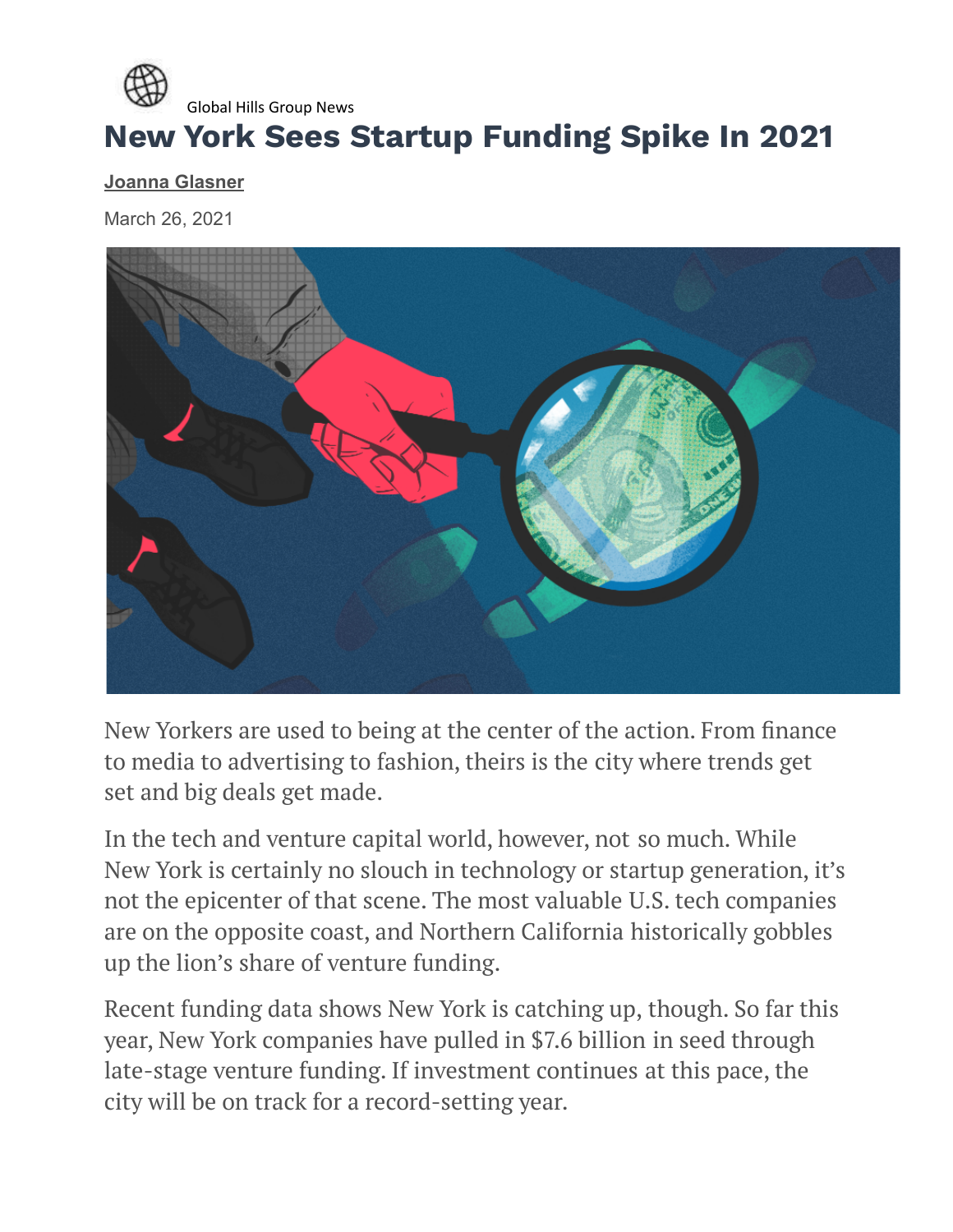"It doesn't surprise me that we're on pace to do more," said [Cynthia](https://www.stern.nyu.edu/faculty/bio/cynthia-franklin) [Franklin](https://www.stern.nyu.edu/faculty/bio/cynthia-franklin), the director of entrepreneurship for the Berkley Center for Entrepreneurship at NYU's Stern School of [Business](https://www.crunchbase.com/organization/new-york-university-stern-school-of-business). "Despite the fact that 2020 was such a strange year, there have been several sectors that have been doing quite well."

While the pandemic had a devastating impact on many small New York businesses, technology startups in a number of sectors — such as fintech, e-commerce, gaming and telemedicine — saw sharp growth in demand, Franklin notes. In essence, shifts in consumer and business behavior that were already underway accelerated during the past year.

Cash-flush venture funds have been pouring more money into local companies in these spaces too, with a sharp rise in large rounds this year. For a multiyear perspective, we lay out New York funding totals for 2021 and the past five calendar years in the chart below:



As you can see, the 2021 funding spike is a sharp contrast to other recent years. For 2018 to 2020, annual investment ranged from \$15.5 billion to \$17.2 billion — big sums, but not a huge year to year fluctuation in funding.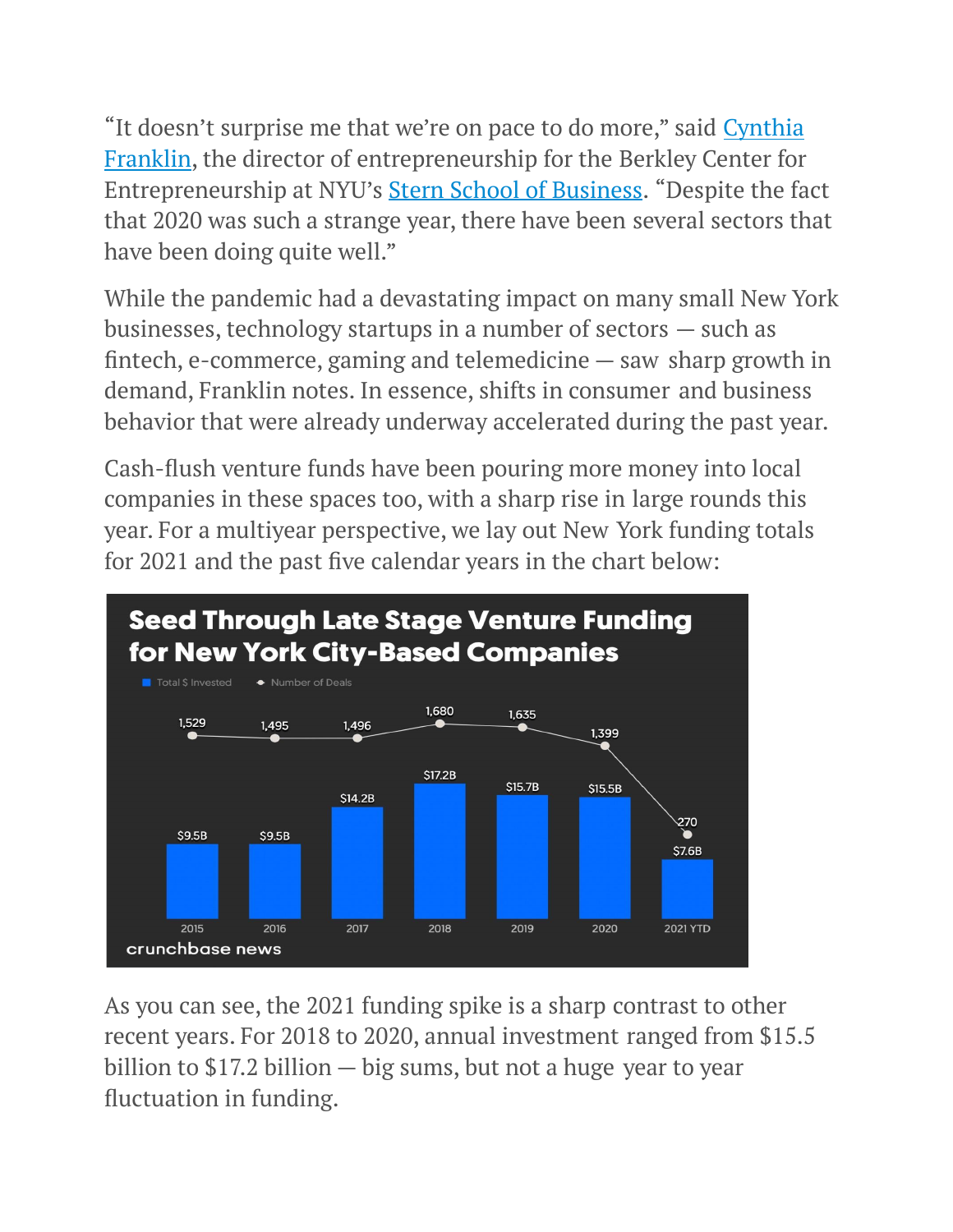But as more nations emerge from the pandemic lately, unbridled optimism is widespread in the venture space. This past December, January and February have been the three peak [funding](https://news.crunchbase.com/news/february-2021-vc-funding-recap/) months of the past two years.

## **Rounds are getting bigger, exits too**

New York is part of this bullish trend. So far this year, at least 25 New York-headquartered companies have raised venture or growth rounds of \$100 million and up (see [list](https://www.crunchbase.com/lists/nyc-100-m-2021/ce4bcee9-701d-4c2a-aa2d-676844bed574/funding_rounds)).

At least five NYC companies, meanwhile, pulled in \$300 million or more in 2021, as we highlight in the chart below:

| <b>Largest 2021 Funding Rounds for</b><br><b>New York City-Based Companies</b> |                                          |                       |
|--------------------------------------------------------------------------------|------------------------------------------|-----------------------|
| <b>Company</b>                                                                 | <b>Business</b>                          | <b>Funding Round</b>  |
| <b>UiPath</b>                                                                  | Robotic process automation               | <b>S750M Series F</b> |
| <b>Ro</b>                                                                      | Health care and telehealth               | <b>S500M Series D</b> |
| Dataminr                                                                       | Al for risk detection                    | <b>S475M Series F</b> |
| <b>Attentive</b>                                                               | Text message marketing                   | <b>S470M Series E</b> |
| Squarespace                                                                    | Tools for website building and marketing | \$300M Growth Round   |
| crunchbase news                                                                |                                          |                       |

In addition to big rounds, we're also seeing big exits for NYC-headquartered companies. [DigitalOcean](https://www.crunchbase.com/organization/digitalocean), provider of a cloud computing platform for small and medium-sized businesses, [made](https://news.crunchbase.com/news/digitalocean-stock-opens-below-ipo-price-on-first-day-of-trading/) its [market](https://news.crunchbase.com/news/digitalocean-stock-opens-below-ipo-price-on-first-day-of-trading/) debut Wednesday, securing a valuation around \$4.4 billion. A few weeks earlier, insurance provider Oscar [Health](https://www.crunchbase.com/organization/oscar) went public as well, and was recently valued at around \$5.4 billion.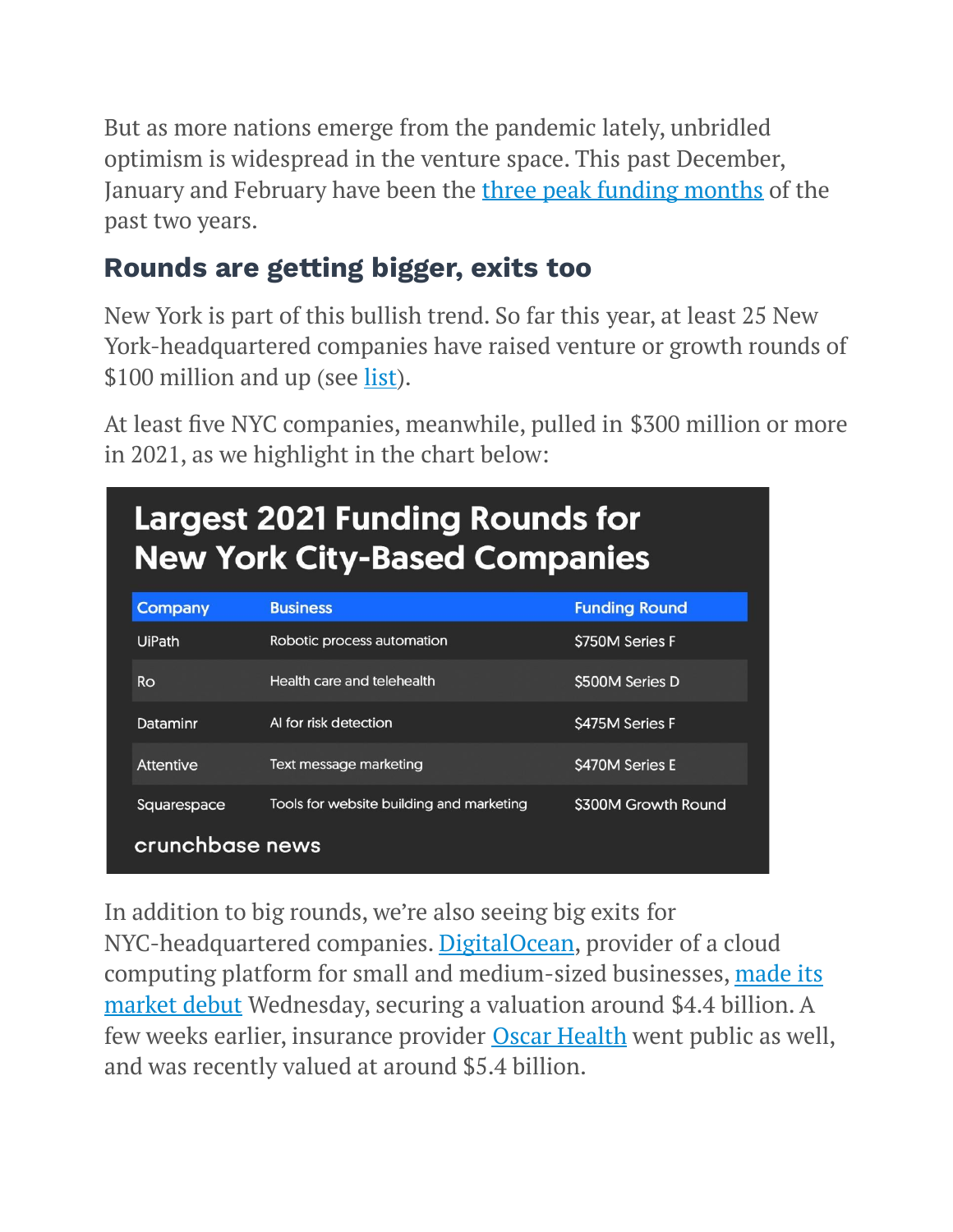Probably the biggest is yet to come — robotic process automation software giant [UiPath](https://www.crunchbase.com/organization/uipath) [confidentially](https://www.uipath.com/newsroom/confidential-submission-proposed-public-offering) filed to go public in December. The company raised a \$750 million pre-IPO round in February at a \$35 billion valuation.

Another big one waiting in the wings is [Compass.](https://www.crunchbase.com/organization/compassinc) The venture-backed real estate brokerage is aiming for a \$10 billion valuation in its upcoming New York Stock [Exchange](https://www.crunchbase.com/organization/new-york-stock-exchange) listing.

## **NYC startups thrive across industries, spread locations**

As we look at funding more broadly, New York stands out as one of the more diversified startup ecosystems, with a large presence spanning fintech, digital media, consumer, real estate, enterprise software, health and, increasingly, biotech. In short, it seems pretty much anything that doesn't require a giant manufacturing facility can scale up there.

That diversification is observable across stages. And while we've been focusing so far on later-stage rounds, it's worth noting that New York's early-stage and seed funding activity has also held up at healthy levels in 2021.

So far this year, investors have put roughly \$200 million into reported seed-stage deals, and \$1.5 billion into early-stage rounds (Series A and B), per Crunchbase data. Businesses securing larger early-stage rounds run the gamut from natural language [processing](https://www.crunchbase.com/organization/hugging-face) to [blockchain](https://www.crunchbase.com/organization/axoni) [infrastructure](https://www.crunchbase.com/organization/axoni) to smart dog [collars.](https://www.crunchbase.com/organization/barking-labs)

Now, as we've noted before, headquarters don't always [translate](https://news.crunchbase.com/news/some-reassuring-data-for-those-worried-unicorns-are-wrecking-the-bay-area/) into [headcount](https://news.crunchbase.com/news/some-reassuring-data-for-those-worried-unicorns-are-wrecking-the-bay-area/). Growth-stage companies in particular are commonly based in one city, but have their staff spread out across the country or the globe. This is the case for UiPath, [Ro](https://www.crunchbase.com/organization/roman-2), Compass, [Squarespace](https://www.crunchbase.com/organization/squarespace) and